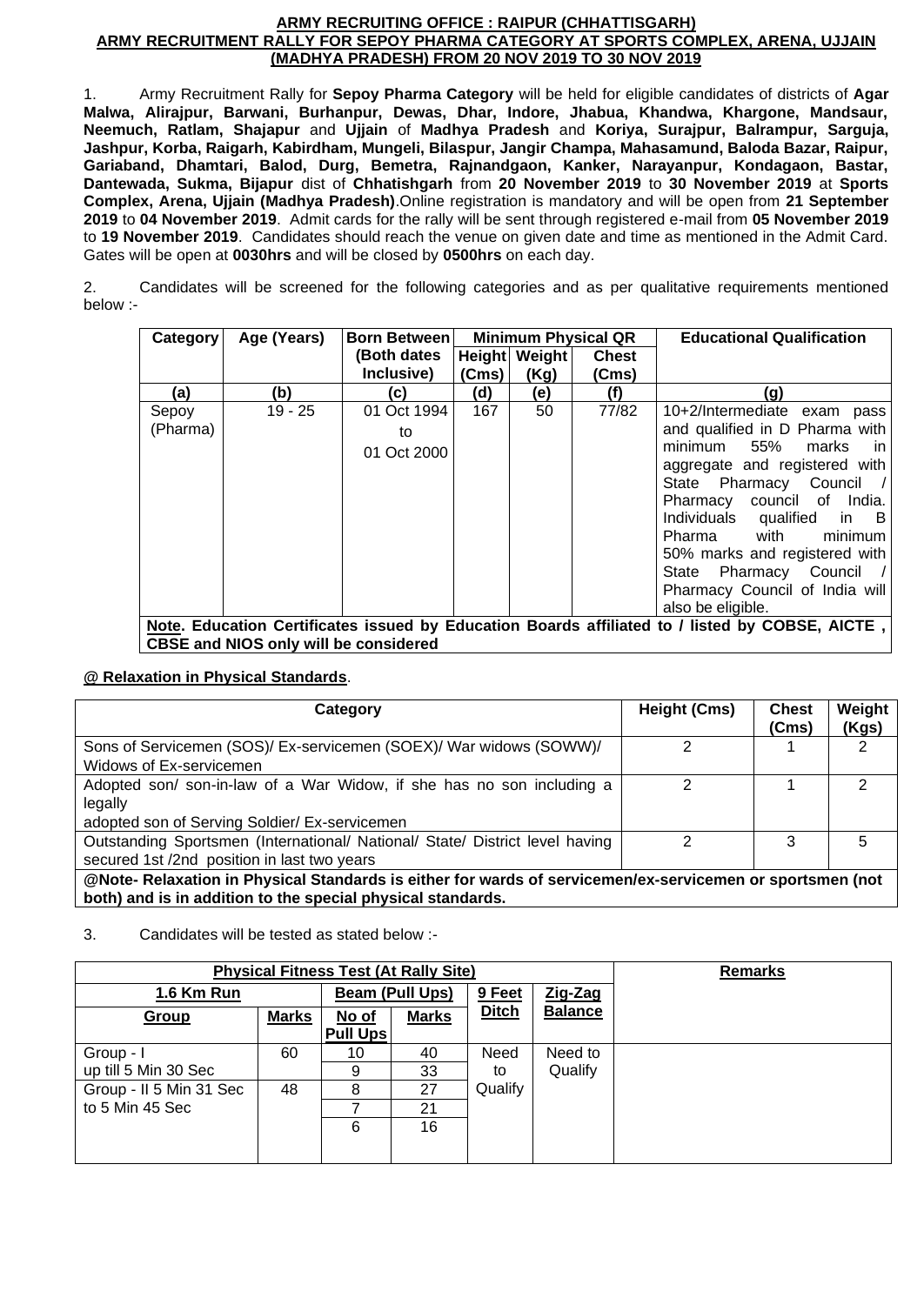#### **Physical Measurement (At Rally Site)**

Physical measurements will be carried out as per the Physical standards listed at Para 2 above.

## **Medical Test**

(a) As per laid down medical standards at the Rally Site.

(b) Unfit candidates will be referred to MH/ CH/ BH for specialist review. Candidates referred for specialist review should present themselves to the nominated MH / CH/ BH within 14 days of the referral and report back to ARO for issue of Admit card for CEE in case declared FIT during review.

### **Written Test through Common Entrance Examination (CEE)**

(a) Will be conducted for medically fit candidates at nominated venue. Location, date and time of written test will be intimated at rally site and also endorsed in Admit Cards.

(b) Admit card for CEE for the candidates declared FIT at rally site will be issued at Rally Site itself.

(c) Admit card for the CEE for relaxation candidates (i.e. relationship / sports/ NCC cert) will be issued after verification from issuing authority.

(d) Admit card for CEE for the Review Fit cases will be issued at ARO Mhow (MP)after certified medically fit by concerned specialist/ specialists at MH/ CH/ BH.

#### 4. **Candidates are required to bring following documents / certificates in original with two attested photocopies with them to the rally site** :-

(a) **Admit Card**. Printed with Laser Printer on good quality paper (Do not shrink the size).

(b) **Photograph**. **Twenty copies of unattested Passport size colour photographs** developed on good quality photographic paper **in white background** not more than three months old. Computer printouts/ photoshopped photographs will NOT be accepted. (**SIKH and SIKH (M&R) candidates photographs should be with turban/ Patka**).

### (c) **Education Certificates.**

(i) Education certificates with marks sheet in original of all educational qualifications achieved by candidate i.e. Matric / Intermediate/ Graduation etc from recognized School/ College/ Board/ University.

(ii) Provisional/ online education certificate should be certified ink signed by the head of the educational institution of concerned board/ university.

(iii) Candidates with matric certificate from Open School should bring School Leaving Certificate countersigned by BEO/ DEO.

(d) **Domicile Certificate**. MP Online Domicile Certificate issued by Tehsilder / District Magistrate.

### (e) **Caste Certificate**.

(i) Caste Certificate affixed with photograph of the candidate issued by Tehsildar /District Magistrate.

(ii) Caste certificate duly signed and issued by SDM / Tehsildar / Naib Tehsildar if candidate belongs to SC / ST / OBC / SBC etc in original.

(f) **Religion Certificate**. Religion certificate issued by the Tehsildar / SDM (if religion as "**SIKH/HINDU/MUSLIM/CHRISTIAN**" is not mentioned in caste certificate).

(g) **School Character Certificate**.School Character Certificate issued by the School/College/Principal/Headmaster, where the candidate last studied / is presently studying.

(h) **Character Certificate**.Character Certificate with photographs issued by Village Sarpanch/Municipal Corporation **with in last six months**.

(j) **Unmarried Certificate**. Unmarried Certificate for candidates less than 21 years of age with photograph issued by Village Sarpanch/ Municipal Corporation within last six months.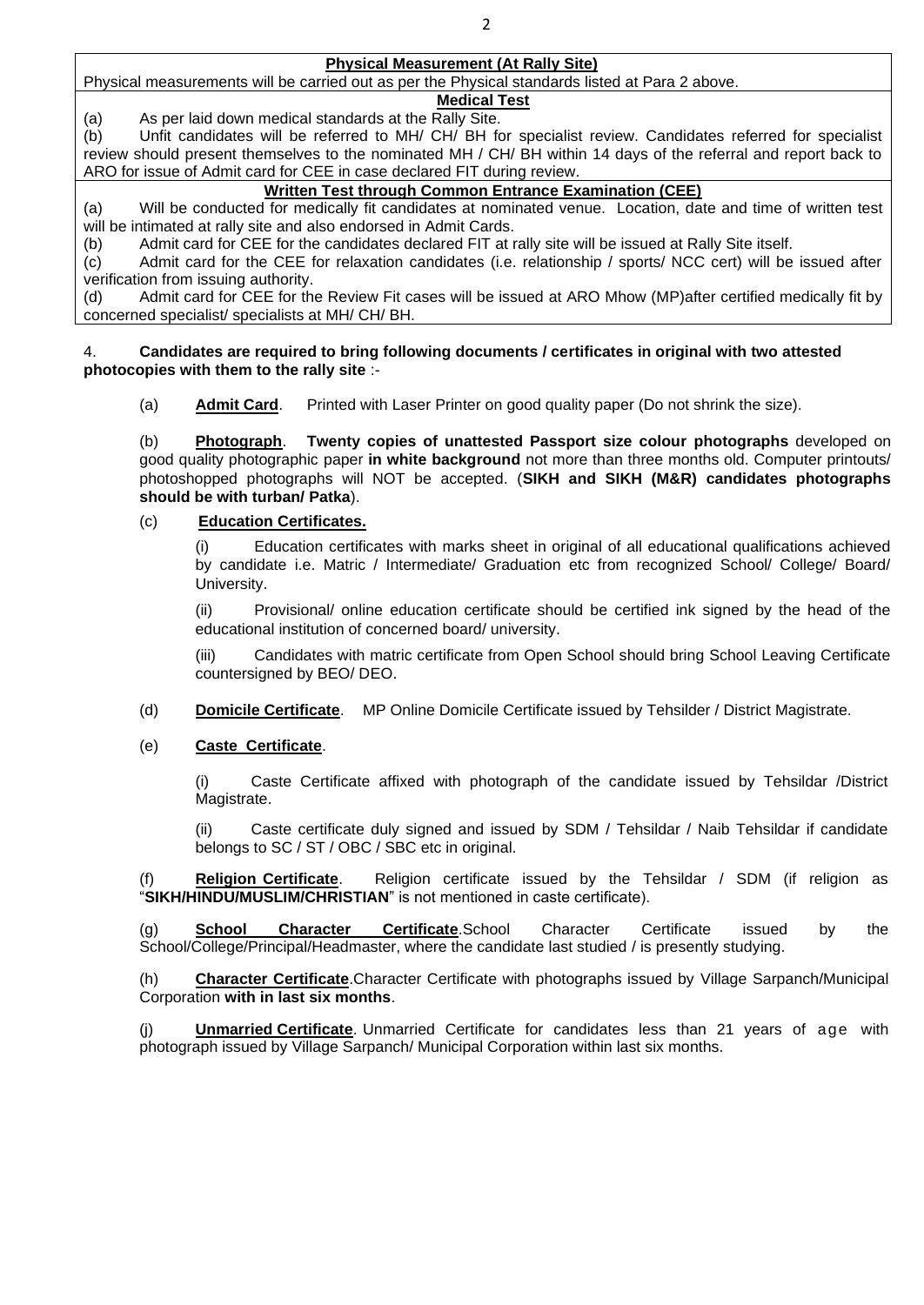(k) **Relationship Certificate**. SOS/SOEX/SOW/SOWW candidates arerequired to produce to the following documents:-

Relationship certificate issued from respective Record Office only duly signed by Record Officer with personal number, rank, name and particular of the Record Officer issuing the relationship certificate with office seal/stamp is endorsed.

(ii) A declaration to the effect as mentioned in the Affidavit on Ten Rupees Non-Judicial Stamp paper prepared by the ESM duly signed by 1st Class/Executive/Judicial Magistrate is required to be submitted by the candidate at rally site. **Format of affidavit attach as per Appendix 'A'.** 

(iii) Original Discharge Book of Ex-Servicemen also to be produced. Name and date of Birth of the candidate must have been recorded in it.

(l) **NCC Certificate**. **NCC A / B / C** certificates and Republic Day Parade certificate should have photograph of the candidate duly attested by issuing authority. **Provisional NCC A / B / C pass cert will only be accepted if authenticated by concerned NCC Group Commanders**.

#### (m) **Sports Certificate**.

Sportsmen who have represented India at International level and State at National level within the last two years. For list of sports under which relaxation in physical standards is admissible attention is invited to **[www.joinindianarmy.nic.in](http://www.joinindianarmy.nic.in/)**website.

(ii) Sportsmen who have represented District at State level and University team or regional team at District level with 1st /2nd position within last two years. Sports certificates should be with registration number and from Govt recognized sports institutes / bodies as under:-

- (aa) All Sr/Jr National Championship Certificates Respective National Federation.
- (ab) All State & District level certificates Respective State Sports Association.
- (ac) All University level certificates Inter University Sports Board.
- (ad) All School level certificates All India School Games Federation.

(n) **Affidavit**. Duly signed by candidate on**Rs 10/- Non-Judicial Stamp Paper as per specimen duly attested by notary will be submitted by candidate.Format of affidavit attach as per Appendix 'B'.** 

(o) **Single Bank Account, PAN Card and AADHAR Card**. Single Bank account, PAN Card &AADHAR Card are mandatory documents for final enrolment for purpose of Pay & Allowance and other social benefits scheme.

#### 5. **Special Instructions** :-

- (a) Producing of fake certificate will be dealt severely.
- (b) Candidates are allowed to take part in a single category only during recruitment rally.

(c) Recruitment is purely based on merit list and vacancies are filled according to merit list. Candidates do not have any right to claim to be recruited in the Army just because of being selected in recruitment process.

(d) Suggestion and complaint on recruitment can be submitted in writing by candidate through suggestion box held with Grievance Cell/ Army Recruiting Office, Mhow.

(e) Candidate will report at **0030 AM** at entry gate of rally ground. **GATE WOULD CLOSE AT 0500 AM EVERYDAY**.

(f) Use of **Mobile phone is NOT allowed** inside the Rally site & written exam premises.

(g) Candidates/ Father/ Mother/ relative of candidate will not have any rights for claiming compensation or to hold Indian Govt/ Indian Army responsible for any injury, death, disease or disability suffered during the various physical tests undergone by the candidate at the time of recruitment. All candidates will be appearing for various tests in their own interests and risk.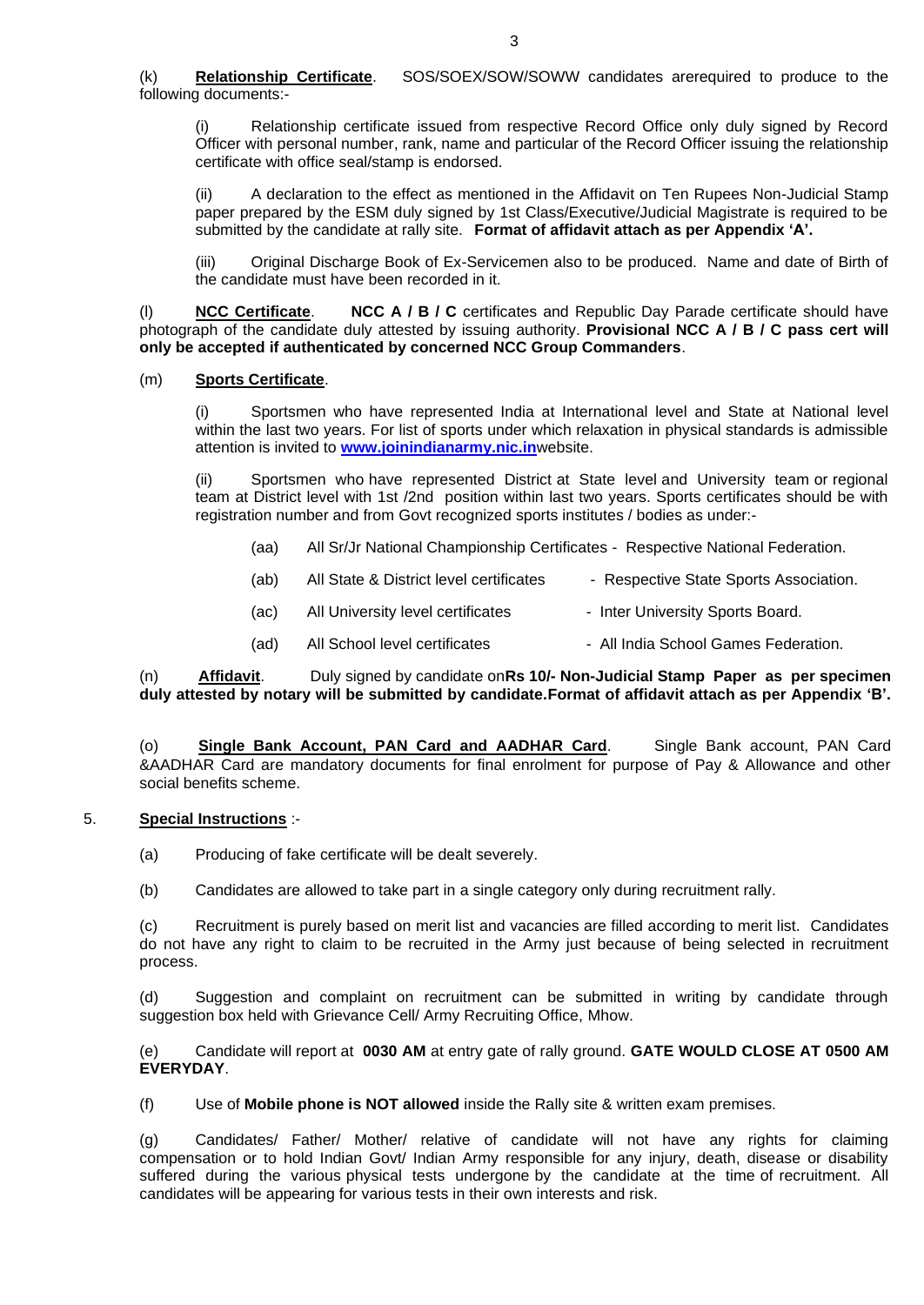(h) **Candidates using unfair means will be disqualified** and punitive action will be taken against them Married candidates below 21 Yrs of age are not eligible for enrolment into the Army.

(k) Candidates not in possession of requisite certificates are liable for rejection.

(l) In case of any clarification at rally site, approach Grievance Cell.

(m) **Candidate will not get entry without documents mentioned at Para 4 above and will be rejected at the time of pre height checking itself.** 

(n) Candidates will not be permitted to leave the rally ground once allowed to enter, so they are advised to bring their own snacks as required.

#### (o) **WARNING**.

(i) **Beware of touts and antisocial elements**. Touts cannot get you recruited in the Indian Army. Do not waste your money on touts. Recruitment process has been completely computerized and can't be tampered with. Have faith on your hard work.

(ii) Producing fake documents & giving false information will result in candidate being expelled from recruitment process & handed over to Civil Police.

#### **Important Instructions**

6. **Administration**.Candidates are advised to bring sufficient eatables and drinking water with them since recruitment is a time consuming process.

#### 7. **Candidates will be permitted entry into the rally site only on production of Admit Card in duplicate generated online though the official website www.joinindianarmy.nic.in. Anyone found with fake admit card will be handed over to Civil Police.**

8. **Recruitment into the Army is a Free Service**. Candidates are advised not to pay bribe to anyone for recruitment as it is based purely on merit. Selection process during recruitment at all stages is computerized and transparent. Therefore, candidates are advised to be beware of touts as they cannot help them at any stage.

9. Candidates are advised to check their age & educational qualification before participating in the rally. Candidates found underage/overage and not meeting educational qualification and eligibility criteria will be disqualified.

10. Giving / taking bribe, production of bogus / fake certificates and indulging in unfair means is a criminal offence and liable for punishment under law.

11. Certificates with overwriting, tampering of seals or erasing / alteration of any type will not be accepted.

12. All documents submitted by the candidates are verified by government agencies before enrolment in to the Army. Strong legal action will be taken against individuals submitting fake documents. Even after enrollment in to the Army, if any Individual is found to have produced fake documents or provided wrong information at the time of recruitment, Individuals service is liable to be terminated despite the numbers of years of service the Individual may have rendered.

13 No compensation for Death / injury / loss etc during the rally and no travelling allowance/dearness allowance for the journey is admissible. Candidates will participate in the rally at their own risk and the participation is totally and entirely voluntary. **The signing of Indemnity Bond is a mandatory requirement**.

14. **Use of Performance Enhancing Drugs**.Use of any kind of performance enhancing drugs is strictly banned. Candidates having been found to have used the same will be debarred from further screening.

#### 15. **Tattoo**.**Permanent body tattoos are only permitted on inner face of forearms i.e. from inside of elbow to the wrist and on the reverse side of palm/ back (dorsal) side of hand. Permanent body tattoos on any other part of the body are not acceptable and candidates will be barred from further selection.**

16. If 180 days or more lapse between screening medical at the rally and dispatch, medical will be done again and unfit candidates in this review will not be recruited.

17. Selection is provisional till Rahdari Certificate is issued and candidates are dispatched for training.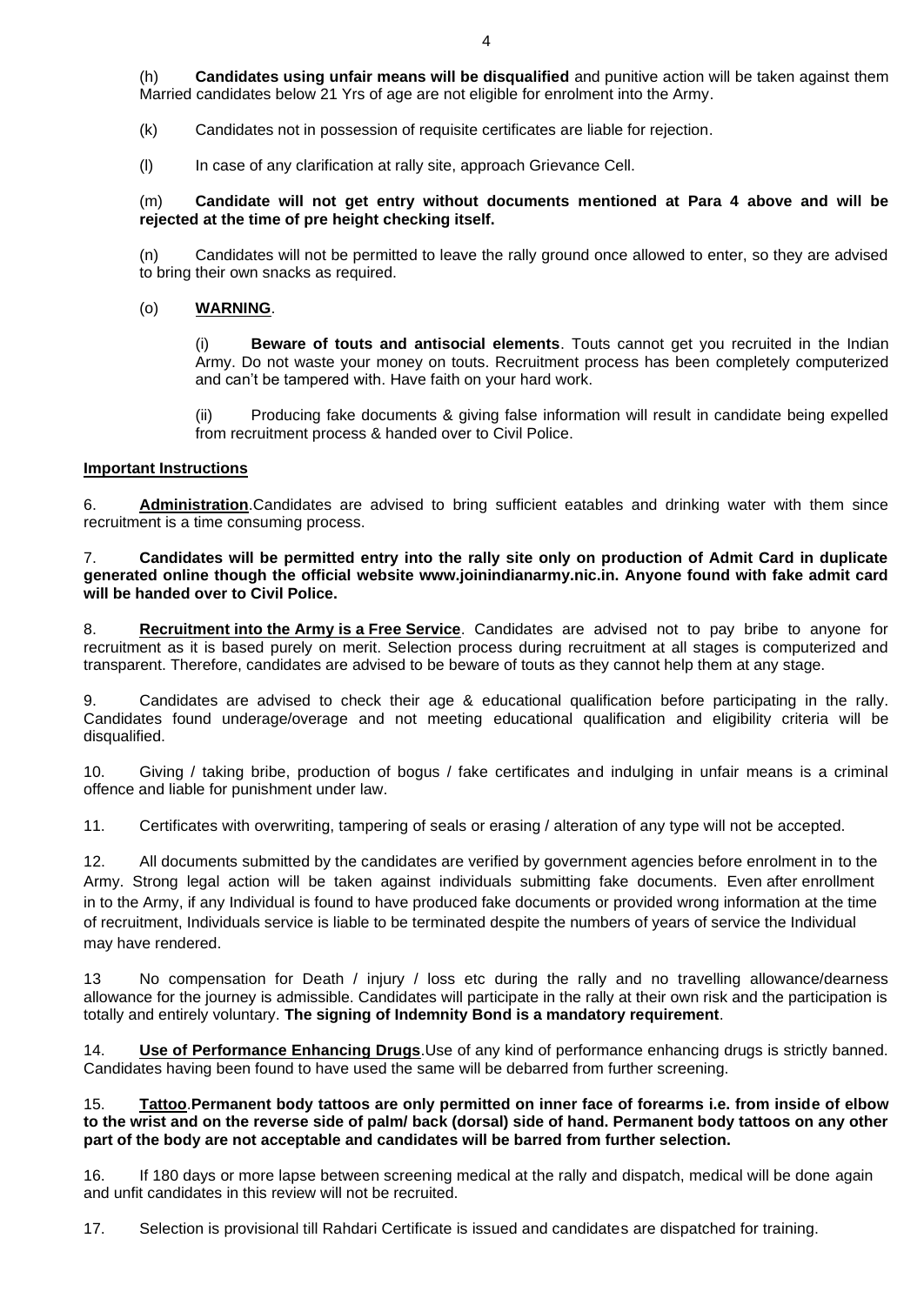18. Candidates are advised in their own interest to undergo medical exam before coming for selection especially with respect to flat foot, poor vision, deformities and physical measurements. All are advised to ensure that their ears are free of wax by getting it cleaned by a doctor prior to the rally.

19. Candidates may have to present themselves at rally site for three to four days. Candidates should make arrangements for stay under their own arrangements.

20. Negative marking would be applicable in CEE.

21. Result of written examination will be declared on the official website **[www.joininidanarmy.nic.in](http://www.joininidanarmy.nic.in/)**. No separate letter will be sent to the candidate. It is responsibility of candidate to check his result and report to ARO for documentation accordingly.

22. For more details/any further query contact on:-

#### (a) Telephone Number (ARO, Mhow) -07324-277151

23. **Disclaimer**. Terms and conditions, given in the notification and on the website are subject to change and should therefore, be treated as guidelines only. In case of an ambiguity, the existing policies, rules and regulation of<br>the Indian Army/ Government of India will be final. Details are also available on website the Indian Army/ Government of India will be final. Details are also available on website **[www.joinindianarmy.nic.in.](http://www.joinindianarmy.nic.in/)**

Place : Raipur (Chhattisgarh) **Director Recruiting** Director Recruiting

Dated : 10 September 2019

-Sd-xxxxxxx Army Recruiting Office, Raipur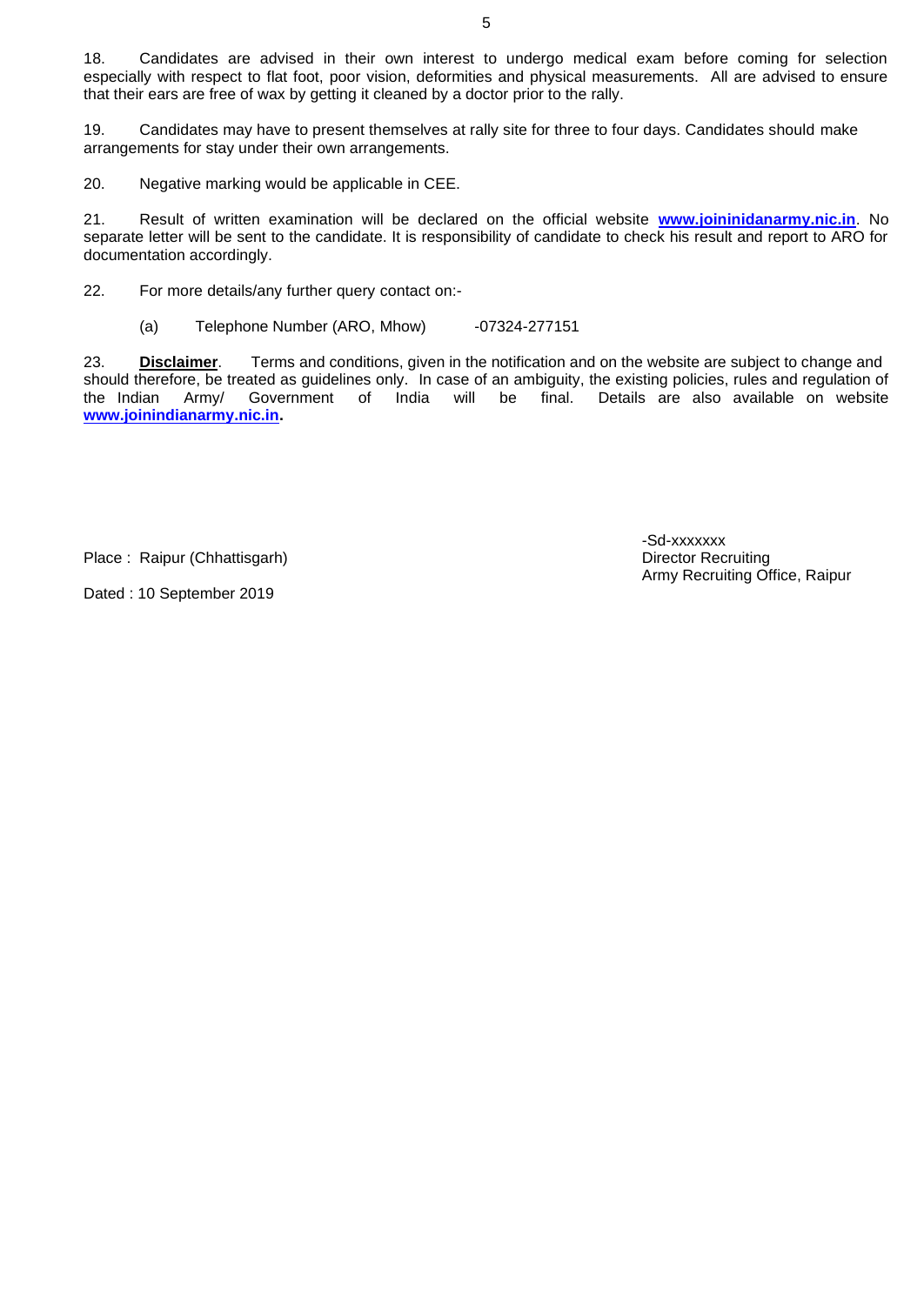|                                                                                           | <b>FORMAT OF AFFIDAVIT</b>                                                      |                                                                              |  |  |  |  |
|-------------------------------------------------------------------------------------------|---------------------------------------------------------------------------------|------------------------------------------------------------------------------|--|--|--|--|
|                                                                                           | (ONLY FOR SOS/SOEX/SOW/SOWW)                                                    | JOINT PHOTO OF<br><b>CANDIDATE WITH</b><br>FATHER/MOTHER/BROTHER             |  |  |  |  |
|                                                                                           |                                                                                 | SELF ATTESTED BY<br>FATHER/MOTHER/<br><b>BROTHER</b><br>(AS THE CASE MAY BE) |  |  |  |  |
|                                                                                           |                                                                                 |                                                                              |  |  |  |  |
|                                                                                           |                                                                                 |                                                                              |  |  |  |  |
| Of (unit) _____________________ hereby declare that (candidate's Name)_________________   |                                                                                 |                                                                              |  |  |  |  |
| s/o (Father's Name) ________________________________(Mother's Name) _____________         |                                                                                 |                                                                              |  |  |  |  |
| (in case of brother) whose photograph is affixed above is my son / real brother.          |                                                                                 |                                                                              |  |  |  |  |
|                                                                                           |                                                                                 |                                                                              |  |  |  |  |
| 2.                                                                                        |                                                                                 |                                                                              |  |  |  |  |
| As per the Birth Certificate No _______________ issued by ____________(Issuing Authority) |                                                                                 |                                                                              |  |  |  |  |
| and as recorded in the Matriculation Certificate No ________________ Issued by __________ |                                                                                 |                                                                              |  |  |  |  |
| (Education Board).                                                                        |                                                                                 |                                                                              |  |  |  |  |
|                                                                                           |                                                                                 |                                                                              |  |  |  |  |
| I understand that I am liable to be punished under Army Act if the declaration made<br>3. |                                                                                 |                                                                              |  |  |  |  |
| by me at paragraph 1 and 2 above are found to be incorrect/false at any stage besides     |                                                                                 |                                                                              |  |  |  |  |
| candidature of my son / brother will be cancelled by the Military Authority.              |                                                                                 |                                                                              |  |  |  |  |
|                                                                                           |                                                                                 |                                                                              |  |  |  |  |
|                                                                                           |                                                                                 |                                                                              |  |  |  |  |
|                                                                                           |                                                                                 |                                                                              |  |  |  |  |
|                                                                                           |                                                                                 |                                                                              |  |  |  |  |
| Date $\therefore$                                                                         | (Signature of serving Soldier/Ex-servicemen)<br>(Army No, Rank and Name & Unit) |                                                                              |  |  |  |  |
|                                                                                           |                                                                                 |                                                                              |  |  |  |  |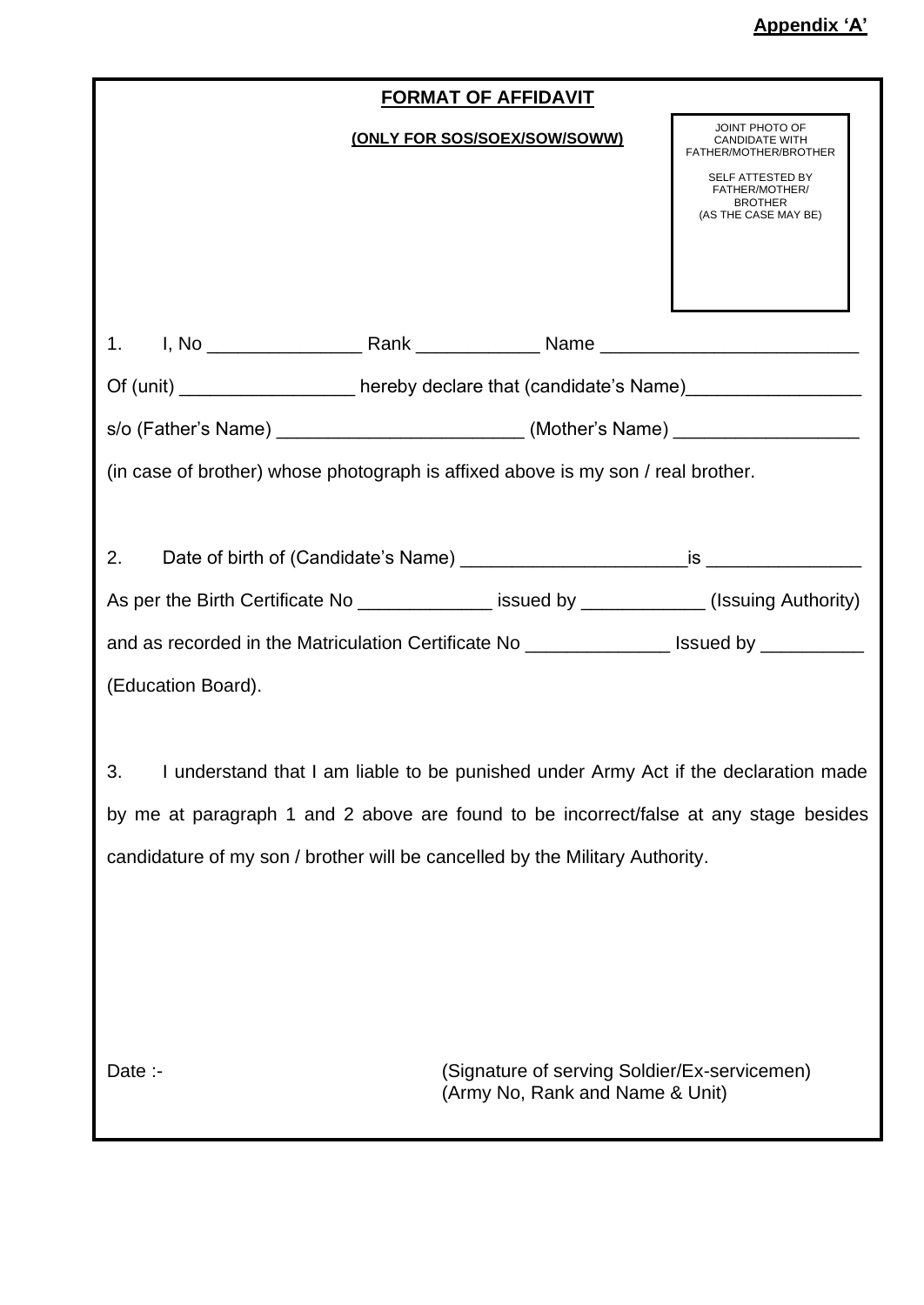# **NON JUDICIAL STAMP PAPER (FORMAT FOR AFFIDAVIT)**

# **Rs. 10**

1. I, Name Son of Zenedicted Son of while applying for enrollment in Army sate the following in my respect :-

(a) I belong to the following Caste / Religion :- Caste \_\_\_\_\_\_\_\_\_\_ Sub Caste \_\_\_\_\_\_\_\_\_\_ Religion\_\_\_\_\_\_\_\_\_\_\_

(b) My Residential Address are as under :-

## (i) **Permanent Home Address**.

| <b>Fathers Name</b> | House No     |
|---------------------|--------------|
| Vill / Mohalla      | Tehsil       |
| <b>District</b>     | <b>State</b> |

# (ii) **Postal Address**.

| <b>Fathers Name</b> | House No     |
|---------------------|--------------|
| Vill / Mohalla      | Tehsil       |
| <b>District</b>     | <b>State</b> |

(iii) I fully understand that if enrolled, a detailed verification of my character and antecedents will be carried out by police and civil administration from my permanent address submitted above and also places where I have resided in the last five years.

(iv) My places of residence in the last five years are as stated under :-

| <b>No</b> | <b>From</b> | То | Residential Address in full <i>i.e.</i><br>House Number, Lane/ Street/ Road/<br>Village/Town/ Mohalla, Thana, Post<br><b>Office, Tehsil and District</b> |
|-----------|-------------|----|----------------------------------------------------------------------------------------------------------------------------------------------------------|
|           |             |    |                                                                                                                                                          |
|           |             |    |                                                                                                                                                          |
|           |             |    |                                                                                                                                                          |

- (c) I am married / unmarried.
- (d) I hereby certify that I am not involved in any civil / criminal case.

## **OR**

I was involved in following cases but was acquitted :-

(i)

(ii)

## **OR**

Following court cases / FIR are pending against me :-

- (i)
- (ii)

**Passport Size Photo 3.5 x 4.5 cm**